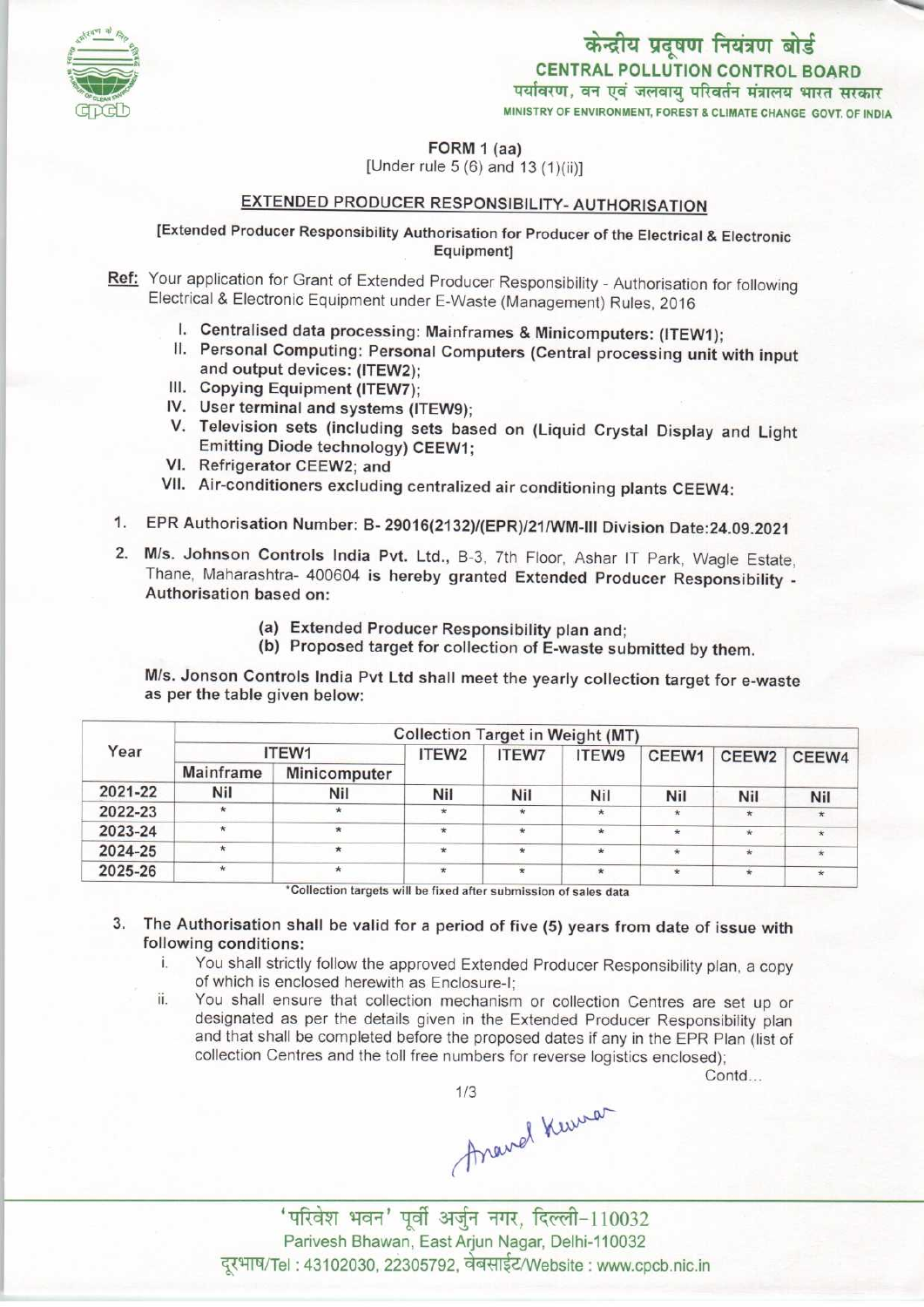

From pre page...

- iii. You shall ensure that all the collected e-waste is channelized to your PRO M/s PRO Connect, G-7, New Market Near Khasa Kothi Circle, Jaipur 302016 and records shall be maintained at PRO, dismantler/ recycler and your end;
- iv. You shall maintain records, in Form-2 of these Rules, of e-waste and make such records available for scrutiny by Central Pollution Control Board;
- v. You shall file annual returns in Form-3 to the Central Pollution Control Board on or before 30th day of June following the financial year to which that returns relates.

## vi. General Terms & Conditions of the Authorisation:

- a. The authorisation shall comply with provisions of the Environment (Protection) Act, 1986 and the E-waste (Management) Rules,2016 made there under;
- b.The authorisation or its renewal shall be produced for inspection at the request of an officer authorised by the Central Pollution Control Board;
- c.Any change in the approved Extended Producer Responsibility plan should be informed to Central Pollution Control Board within 15 days on which decision shall be communicated by Central Pollution Control Board within sixty days;
- d. It is the duty of the authorised person to take prior permission of the Central Pollution Control Board to close down any collection centre/points or any other facility which are part of the EPR plan;
- e. An application for the renewal of authorisation shall be made as laid down in subrule (vi) of rule of 13(1) the E- Waste (Management) Rules, 2016;
- f. The Board reserves right to cancel/amend/revoke the authorisation at any time as per the policy of the Board or Government.

## vii. Additional Conditions: -

- a)That the applicant will submit annual sales data along with annual returns;
- b) That the applicant has to ensure that the addresses of collection points provided by them in their EPR Plan are correct and traceable and the collection points/centres are functional;
- c) That the applicant will submit revised application for grant of EPR Authorisation in case of applicant adding/changing PRO or changing its EPR Plan;

Contd...

2/3

Mand Kuman